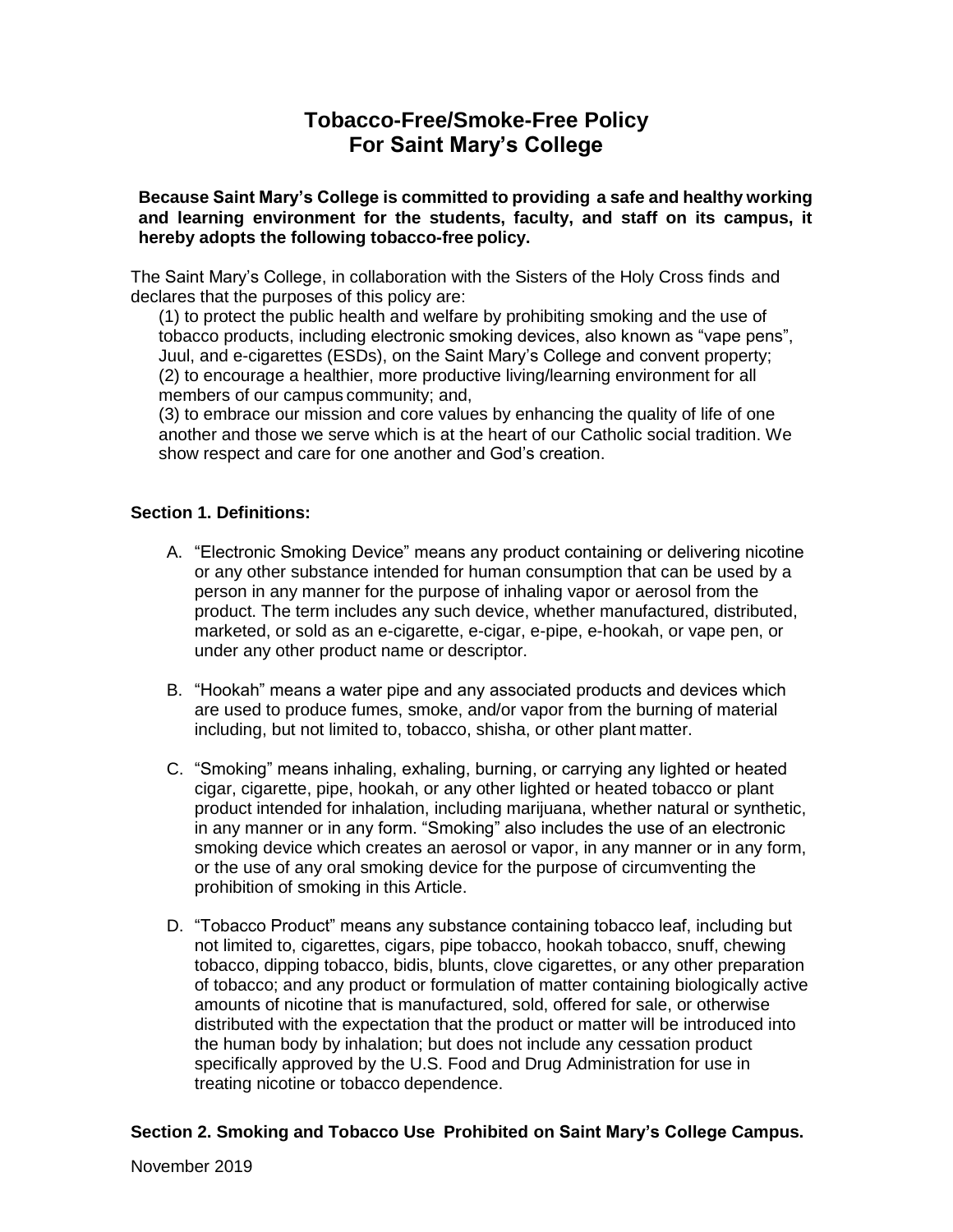#### **In light of the findings listed at the end of this document, the Saint Mary's College campus shall be entirely tobacco-free.**

The Tobacco-Free/Smoke-Free Policy applies to all Saint Mary's facilities, property, and vehicles, owned or leased, regardless of location. Smoking and the use of tobacco products shall not be permitted in any enclosed place, including, but not limited to, all offices, classrooms, hallways, lounge areas, restrooms, meeting rooms, community areas, performance venues, private residential space, and all residence halls and buildings. Smoking and the use of tobacco products shall also be prohibited outdoors on all Saint Mary's College campus and Sisters of the Holy Cross property, including, but not limited to, parking lots, streets, paths, fields, sports/recreational areas, and stadiums, all college vehicles and motorized equipment, as well as in all personal vehicles while on campus. This policy applies to all students, faculty, staff, and other persons on campus, regardless of the purpose for their visit.

### **Section 3. Promotion and Sale of Tobacco Products Prohibited on Saint Mary's College Campus***.*

#### **In further recognition of the incompatibility of Saint Mary's College educational and Catholic mission and the promotion of tobacco products:**

No tobacco-related advertising or sponsorship shall be permitted on Saint Mary's College property, at college-sponsored events, or in publications produced by Saint Mary's College, with the exception of advertising in a newspaper or magazine that is not produced by Saint Mary's College and which is lawfully sold, bought, or distributed on college property. For the purposes of this policy, "tobacco related" applies to the use of a tobacco brand or corporate name, trademark, logo, symbol, or motto, selling message, recognizable pattern or colors, or any other indicia of product identical to or similar to, or identifiable with, those used for any brand of tobacco products or company which manufactures tobacco products.

No tobacco products or paraphernalia, or samples shall be sold or distributed on college grounds, either in vending machines, the student center, or any area on campus.

#### **Section 4. Dissemination of Policy; Signage**

Copies of this policy shall be distributed to all faculty and staff and shall be included with information given to all admitted students and newly hired employees. Information about the policy and how to comply with it shall also be posted on the Saint Mary's College website and college portal. Announcements concerning the policy and any changes to it shall be printed in campus newspapers and posted on the Saint Mary's College website to insure that everyone fully understands the policy. Signs prohibiting smoking and the use of tobacco products shall be posted at all points of entry to the Saint Mary's College campus and at all college building entrances. No ashtrays shall be provided at any location on campus.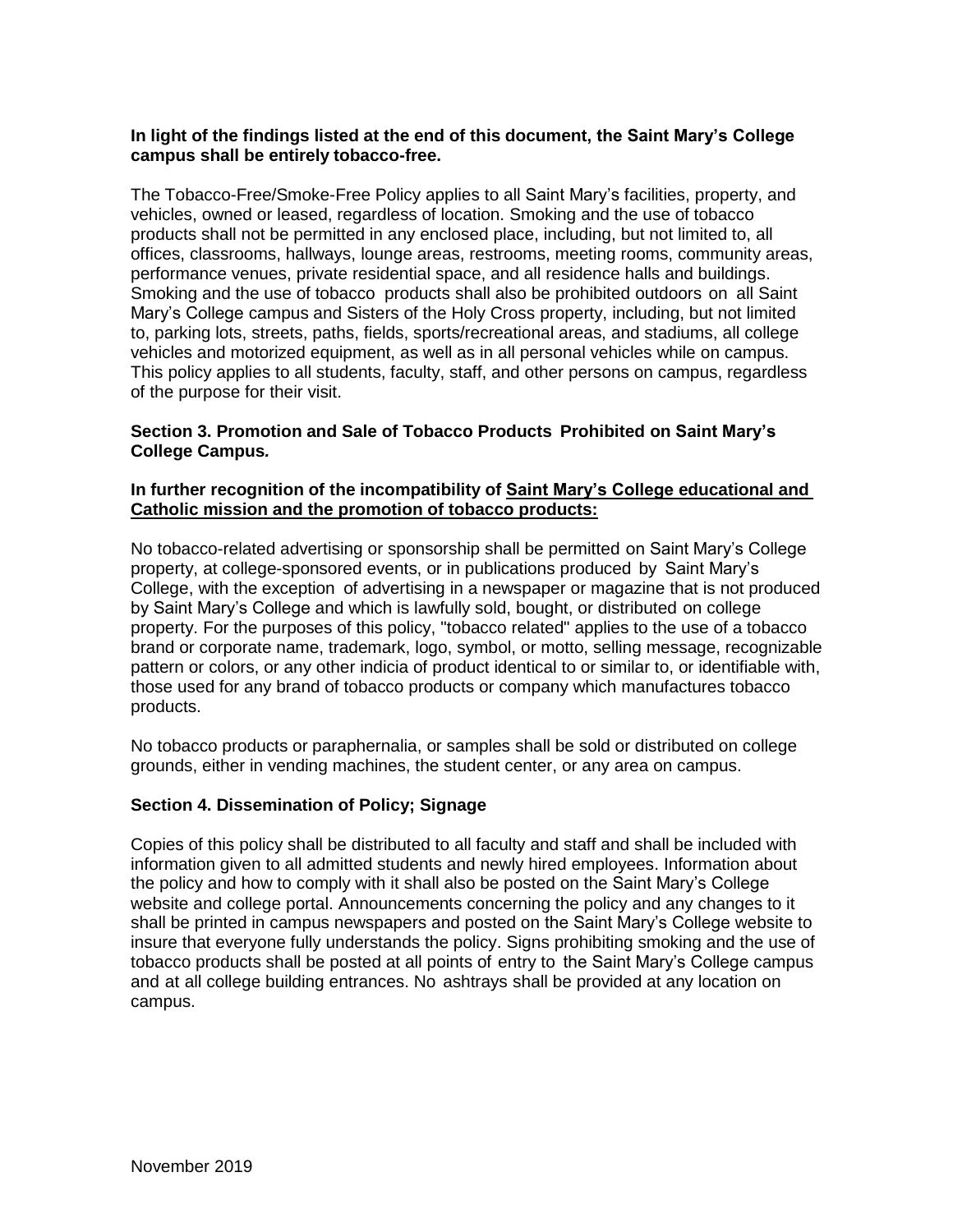### **Section 5. Transition Period:**

This policy is officially being announced 90 days prior to its implementation in order to give smokers time to adapt to its restrictions and to facilitate a smooth transition to a tobacco-free/smoke-free environment. Smoking cessation materials are available to employees through Human Resources, the college health insurance and other resources, including online resources to assist and encourage individuals who wish to quit smoking. Students may access the Health and Counseling Center for smoking cessation aids and support. Questions and problems regarding this policy should be handled through existing departmental administrative channels and administrative procedures.

### **Section 6. Enforcement of Policy; Penalties:**

This policy shall be enforced by the Saint Mary's College Campus Safety, Residential Life and all campus departments. Each violation of this policy is punishable according to guidelines established in the *Student Code of Conduct* and *The Employee Handbook*.

This Policy shall be effective on June 1, 2020.

Dr. Nancy Nekvasil, Interim President Date:

### **Post policy: Rationale, Findings and Intent.**

The 2006 U.S. Surgeon General's Report, *The Health Consequences of Involuntary Exposure to Tobacco Smoke*, has concluded that:

**(1):** secondhand smoke exposure causes disease and premature death in children and adults who do not smoke;

**(2):** children exposed to secondhand smoke are at an increased risk for sudden infant death syndrome (SIDS), acute respiratory problems, ear infections, and asthma attacks, and that smoking by parents causes respiratory symptoms and slows lung growth in their children;

**(3):** exposure of adults to secondhand smoke has immediate adverse effects on the cardiovascular system and causes coronary heart disease and lung cancer; **(4):** there is no risk-free level of exposure to secondhand smoke;

**(5):** establishing smoke-free workplaces is the only effective way to ensure that secondhand smoke exposure does not occur in the workplace, because ventilation and other air cleaning technologies cannot completely control for exposure of nonsmokers to secondhand smoke; and

**(6):** evidence from peer-reviewed studies shows that smoke-free policies and laws do not have an adverse economic impact on the hospitality industry. (U.S. Department of Health and Human Services. *The Health Consequences of Involuntary Exposure to Tobacco Smoke: A Report of the Surgeon General*. U.S. Department of Health and Human Services, Centers for Disease Control and Prevention, National Center for Chronic Disease Prevention and Health Promotion, Office on Smoking and Health, 2006.) According to the 2010 U.S. Surgeon General's Report, *How Tobacco Smoke Causes Disease*, even occasional exposure to secondhand smoke is harmful and low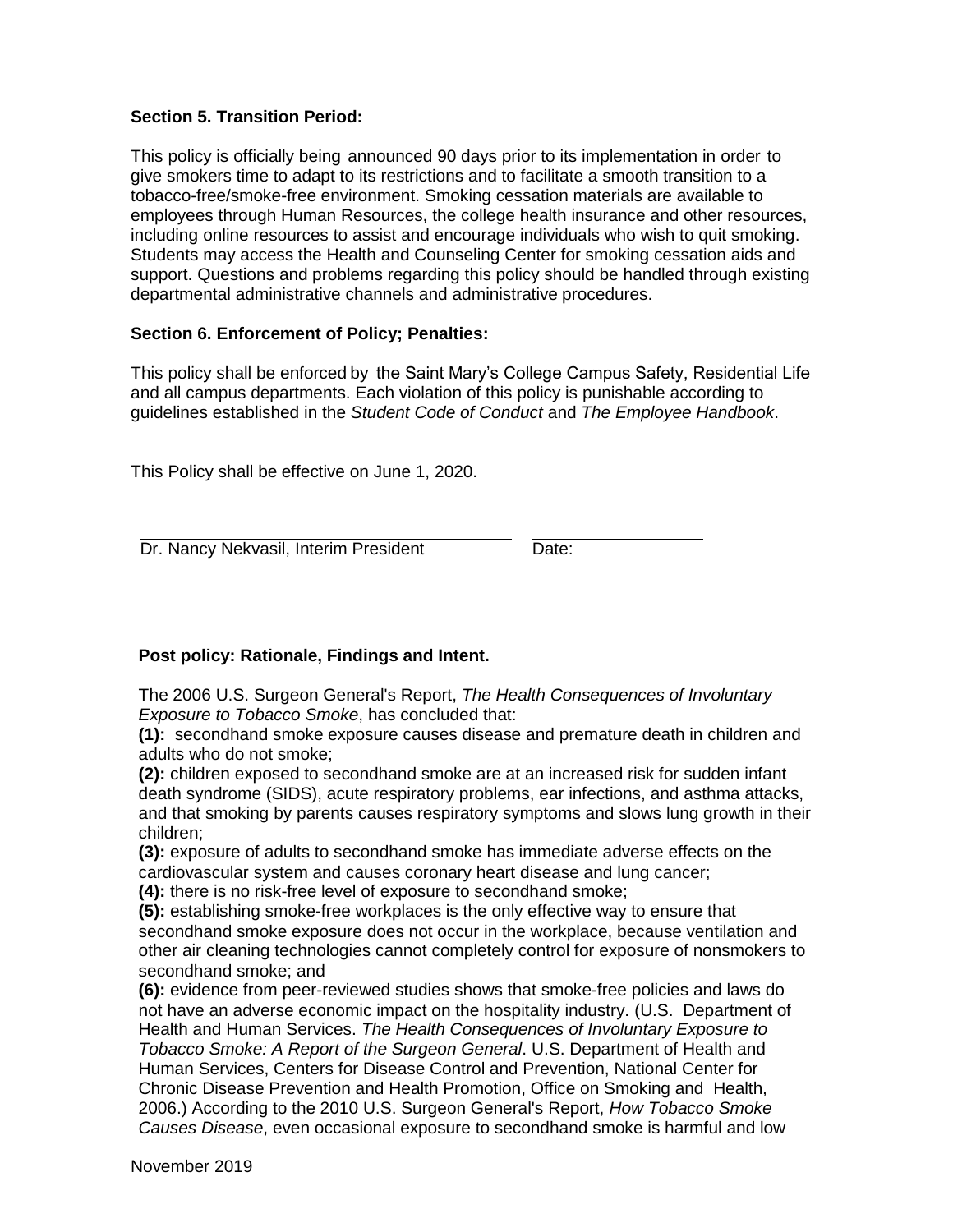levels of exposure to secondhand tobacco smoke lead to a rapid and sharp increase in dysfunction and inflammation of the lining of the blood vessels, which are implicated in heart attacks and stroke. (U.S. Department of Health and Human Services. *How Tobacco Smoke Causes Disease: The Biology and Behavioral Basis for Smoking-Attributable Disease: A Report of the Surgeon General.* Atlanta, GA: U.S. Department of Health and Human Services, Centers for Disease Control and Prevention, National Center for Chronic Disease Prevention and Health Promotion, Office on Smoking and Health, 2010.) According to the 2014 U.S. Surgeon General's Report, *The Health Consequences of Smoking—50 Years of Progress*, secondhand smoke exposure causes stroke in nonsmokers. The report also found that since the 1964 Surgeon General's Report on Smoking and Health, 2.5 million nonsmokers have died from diseases caused by tobacco smoke. (U.S. Department of Health and Human Services. *The Health Consequences of Smoking—50 Years of Progress*. U.S. Department of Health and Human Services, Centers for Disease Control and Prevention, National Center for Chronic Disease Prevention and Health Promotion, Office on Smoking and Health, 2014.)

Numerous studies have found that tobacco smoke is a major contributor to indoor air pollution, and that breathing secondhand smoke (also known as environmental tobacco smoke) is a cause of disease in healthy nonsmokers, including heart disease, stroke, respiratory disease, and lung cancer. The National Cancer Institute determined in 1999 (Monograph #10) that secondhand smoke is responsible for the early deaths of approximately 53,000 Americans annually. (National Cancer Institute (NCI), "Health effects of exposure to environmental tobacco smoke: the report of the California Environmental Protection Agency. Smoking and Tobacco Control Monograph 10," *Bethesda, MD: National Institutes of Health, National Cancer Institute (NCI),* August 1999.)

Based on a finding by the California Environmental Protection Agency in 2005, the California Air Resources Board has determined that secondhand smoke is a toxic air contaminant, finding that exposure to secondhand smoke has serious health effects, including low birth-weight babies; sudden infant death syndrome (SIDS); increased respiratory infections in children; asthma in children and adults; lung cancer, sinus cancer, and breast cancer in younger, premenopausal women; heart disease; and death. (California Air Resources Board (ARB), "Appendix II Findings of the Scientific Review Panel: Findings of the Scientific Review Panel on Proposed Identification of Environmental Tobacco Smoke as a Toxic Air Contaminant as adopted at the Panel's June 24, 2005 Meeting," *California Air Resources Board (ARB)*, September 12, 2005.)

The U.S. Centers for Disease Control and Prevention has determined that the risk of acute myocardial infarction and coronary heart disease associated with exposure to tobacco smoke is non-linear at low doses, increasing rapidly with relatively small doses such as those received from secondhand smoke or actively smoking one or two cigarettes a day, and has warned that all patients at increased risk of coronary heart disease or with known coronary artery disease should avoid all indoor environments that permit smoking. (Pechacek, Terry F.; Babb, Stephen, "Commentary: How acute and reversible are the cardiovascular risks of secondhand smoke?" *British Medical Journal 328: 980-983,* April 24, 2004.)

November 2019 Electronic smoking devices, commonly referred to as electronic cigarettes, or "ecigarettes," closely resemble and purposefully mimic the act of smoking by having users inhale vaporized liquid that typically contains nicotine, heated through an electronic ignition system. ESD emissions are made up of a high concentration of ultrafine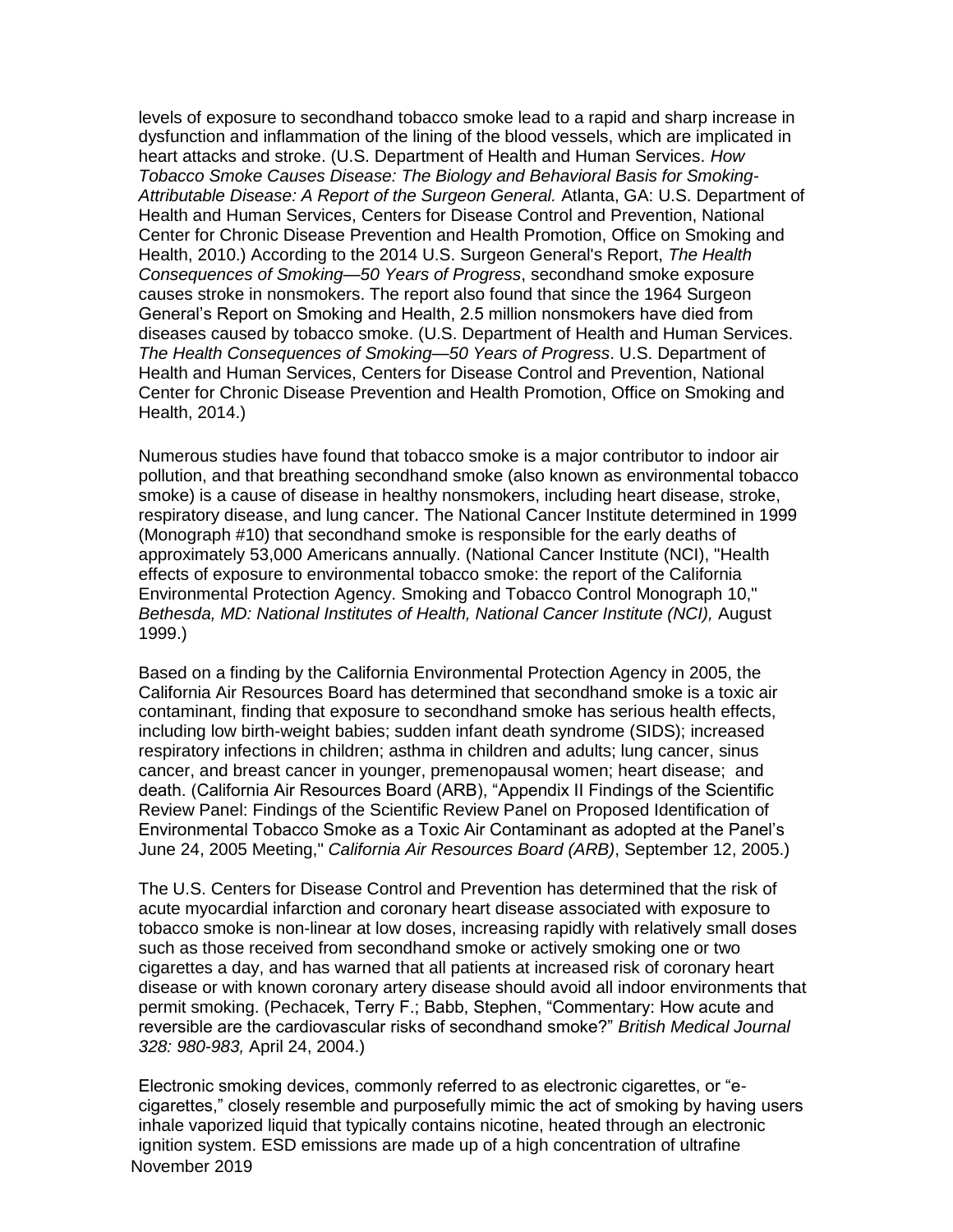particles, and the particle concentration is higher than in conventional tobacco cigarette smoke. (Fuoco, F.C.; Buonanno, G.; Stabile, L.; Vigo, P., ["Influential parameters on](http://www.sciencedirect.com/science/article/pii/S0269749113005307) [particle concentration and size distribution in the mainstream of e-cigarettes,](http://www.sciencedirect.com/science/article/pii/S0269749113005307)" *Environmental Pollution* 184: 523-529, January 2014.) The January 2018 National Academies of Sciences, Engineering, and Medicine publication states that there is conclusive evidence that in addition to nicotine, most ESDs contain and emit numerous potentially toxic substances and increase airborne concentrations of particulate matter and nicotine in indoor environments. Studies show that people exposed to ESD aerosol absorb nicotine (measured as cotinine) at levels comparable to passive smokers. Many of the elements identified in the aerosol are known to cause respiratory distress and disease. ESD exposure damages lung tissues. Human lung cells that are exposed to ESD aerosol and flavorings — especially cinnamon — show increased oxidative stress and inflammatory responses. (Lerner CA, Sundar IK, Yao H, Gerloff J, Ossip DJ, McIntosh S, et al. "Vapors Produced by Electronic Cigarettes and E-Juices with Flavorings Induce Toxicity, Oxidative Stress, and Inflammatory Response in Lung Epithelial Cells and in Mouse Lung," PLoS ONE 10(2): e0116732, February 6, 2015.) Their use in workplaces and public places where smoking of traditional tobacco products is prohibited creates concern and confusion and leads to difficulties in enforcing the smoking prohibitions. The World Health Organization (WHO), the National Institute for Occupational Safety and Health (NIOSH), and the American Industrial Hygiene Association (AIHA) recommend that ESDs not be used in smokefree environments, in order to minimize the risk to bystanders of breathing in the aerosol emitted by the devices and to avoid undermining the enforcement of smokefree laws. (World Health Organization (WHO), "Electronic nicotine delivery systems," World Health Organization (WHO), 2014.)

According to the American Nonsmokers' Rights Foundation, more than 2,000 college and university sites in the United States have adopted 100% smokefree, or even 100% tobacco-free (including noncombustible tobacco) policies, and this number is rising steadily. The American College Health Association "encourages colleges and universities to be diligent in their efforts to achieve a 100% indoor and outdoor campus- wide tobaccofree environment." The United States Department of Health and Human Services (HHS) created the Tobacco-Free College Campus Initiative (TFCCI), later administered by the American Cancer Society, in partnership with CVS Health, as the Tobacco-Free Generation Campus Initiative (TFGCI), to promote and support the adoption and implementation of tobacco-free policies at universities, colleges, and other institutions of higher learning across the United States.

Secondhand smoke from combusted marijuana contains fine particulate matter that can be breathed deeply into the lungs, which can cause lung irritation and asthma attacks, thus making respiratory infections more likely. Exposure to fine particulate matter can exacerbate health problems especially for people with respiratory conditions like asthma, bronchitis, or COPD. ("Air and Health: Particulate Matter." National Environmental Public Health Tracking Network, U. S. Environmental Protection Agency; Brook, R.D., Rajagopalan, S., Pope, C.A., 3rd, Brook, J.R., Bhatnagar, A., Diez-Roux, A.V., Holguin, F., Hong, Y., Luepker, R.V., Mittleman, M.A., Peters, A., Siscovick, D., Smith, S.C., Jr., Whitsel, L., and Kaufman, J.D. Particulate matter air pollution and cardiovascular disease: An update to the scientific statement from the American Heart Association. Circulation. 2010; 121: 2331-78.) Secondhand smoke from marijuana also has many of the same chemicals as smoke from tobacco, including those linked to lung cancer. ("Evidence on the Carcinogenicity of Marijuana Smoke." Reproductive and Cancer Hazard Assessment Branch, Office of Environmental Health Hazard Assessment, California Environmental Protection Agency. August 2009; Moir, D., Rickert, W.S., Levasseur, G., Larose, Y.,

November 2019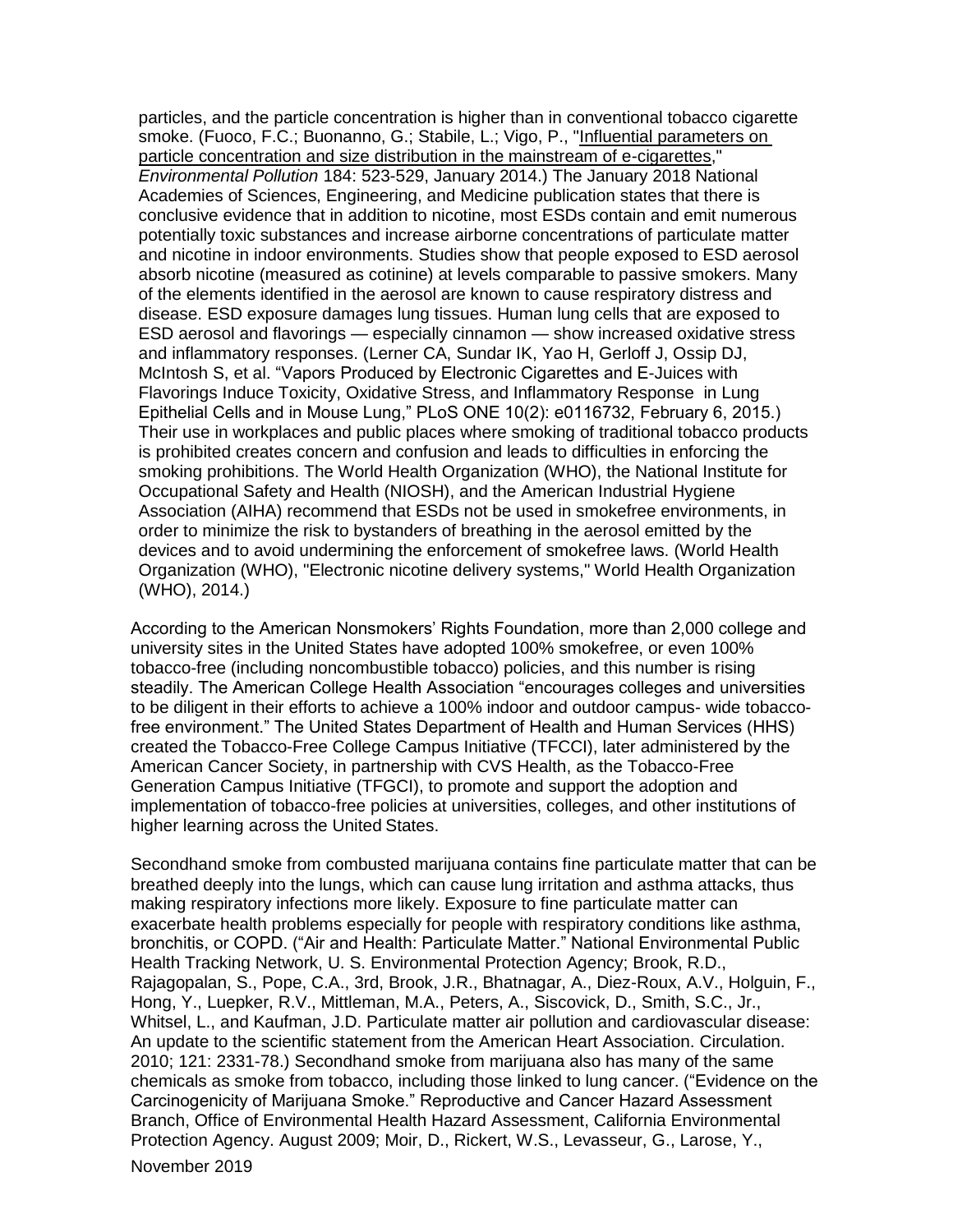Maertens, R., White, P., and Desjardins, S. A comparison of mainstream and sidestream marijuana and tobacco cigarette smoke produced under two machine smoking conditions. Chemical Research in Toxicology. 2008. 21: 494-502.) More research is needed, but the current body of science shows that both tobacco and marijuana smoke may have similar harmful cardiovascular effects. (Springer, M.L.; Glantz, S.A." Marijuana Use and Heart Disease: Potential Effects of Public Exposure to Smoke," University of California at San Francisco. April 13, 2015; Wang, X., Derakhshandeh, R., Liu, J., Narayan, S., Nabavizadeh, P., Le, S., Danforth, O.M., Pinnamaneni, K., Rodriguez, H.J., Luu, E., Sievers, R.E., Schick, S.F., Glantz, S.A., and Springer, M.L. One minute of marijuana secondhand smoke exposure substantially impairs vascular endothelial function. Journal of the American Heart Association. 2016; 5: e003858.) Thus, In the interest of public health, the use of combustible or aerosolized marijuana should be prohibited wherever tobacco smoking is prohibited.

The smoking of tobacco, hookahs, or marijuana and the use of ESDs are forms of air pollution and constitute both a danger to health and a material public nuisance.

\*\*\*Additional data and research from the *Centers for Disease Control and Prevention*\*\*\*

### **Smoking leads to disease and disability and harms nearly every organ of the body.<sup>1</sup>**

- More than 16 million Americans are living with a disease caused by smoking.
- For every person who dies because of smoking, at least 30 people live with a serious smoking-related illness.
- Smoking causes cancer, heart disease, stroke, lung diseases, diabetes, and chronic obstructive pulmonary disease (COPD), which includes emphysema and chronic bronchitis.
- Smoking also increases risk for tuberculosis, certain eye diseases, and problems of the immune system, including rheumatoid arthritis.
- Smoking is a known cause of erectile dysfunction in males.

#### **Smoking is the leading cause of preventable death.**

- Worldwide, tobacco use causes more than  $7$  million deaths per year.<sup>2</sup> If the pattern of smoking all over the globe doesn't change, more than 8 million people a year will die from diseases related to tobacco use by 2030.<sup>3</sup>
- Cigarette smoking is responsible for more than 480,000 deaths per year in the United States, including more than 41,000 deaths resulting from secondhand smoke exposure. This is about one in five deaths annually, or 1,300 deaths every day.<sup>1</sup>
- On average, smokers die 10 years earlier than nonsmokers.<sup>4</sup>
- If smoking continues at the current rate among U.S. youth, 5.6 million of today's Americans younger than 18 years of age are expected to die prematurely from a smoking-related illness. This represents about one in every 13 Americans aged 17 years or younger who are alive today.<sup>1</sup>

#### **Costs and Expenditures**

**The tobacco industry spends billions of dollars each year on cigarette and smokeless tobacco advertising and promotions.5,6**

- In 2017, \$9.36 billion was spent on advertising and promotion of cigarettes and smokeless tobacco combined—more than \$25 million every day, and more than \$1 million every hour.
- Price discounts to retailers account for 71.7% of all cigarette marketing (about \$6.19 billion). These are discounts paid in order to reduce the price of cigarettes to consumers.

#### **Smoking costs the United States billions of dollars each year.1,7**

Total economic cost of smoking is more than \$300 billion a year, including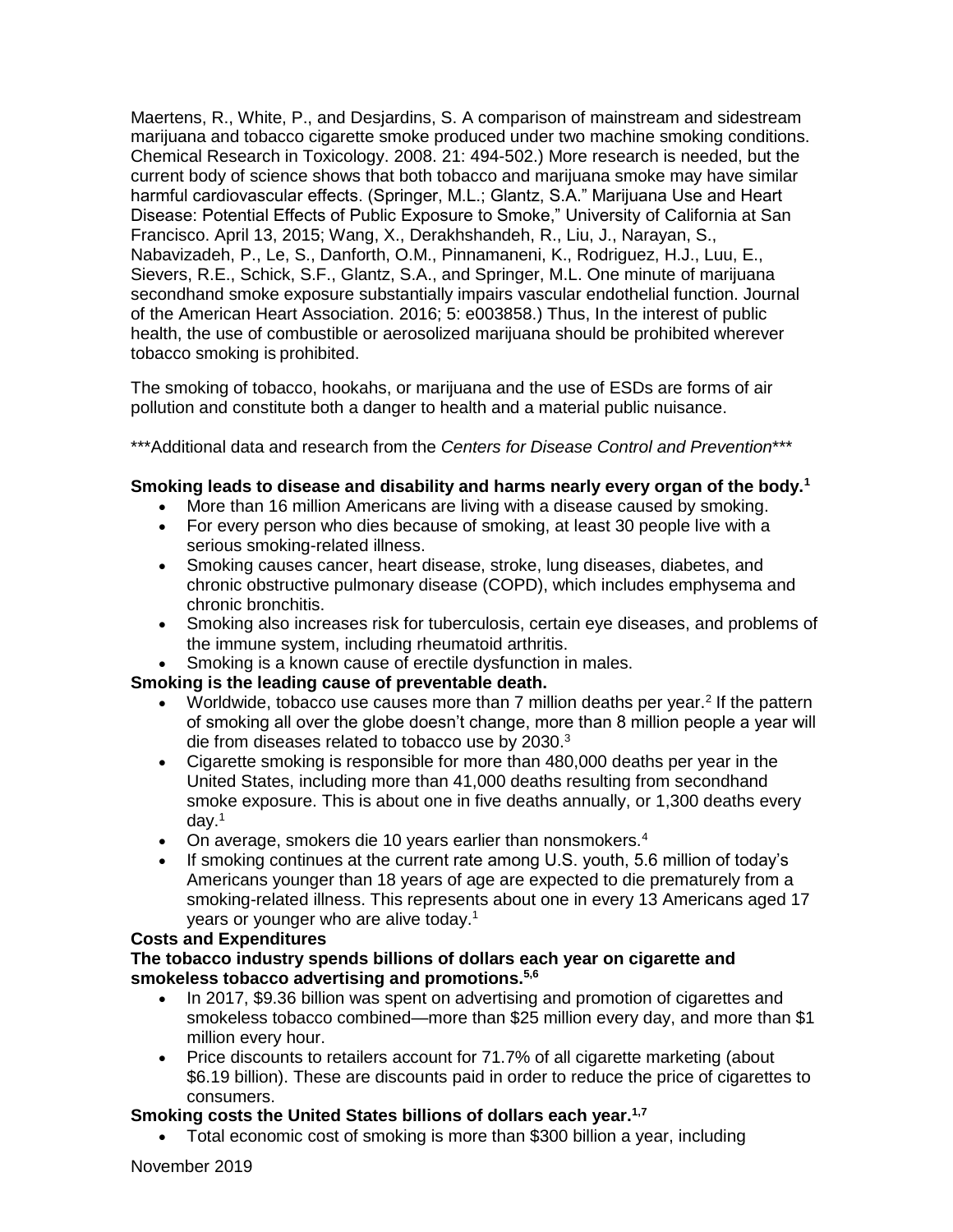- $\circ$  Nearly \$170 billion in direct medical care for adults<sup>6</sup>
- o More than \$156 billion in lost productivity due to premature death and exposure to secondhand smoke<sup>1</sup>

### **State spending on tobacco prevention and control does not meet CDCrecommended levels.1,8,9**

- States have billions of dollars from the taxes they put on tobacco products and money from lawsuits against cigarette companies that they can use to prevent smoking and help smokers quit. Right now, though, the states only use a very small amount of that money to prevent and control tobacco use.<sup>1,8,9</sup>
- In fiscal year 2019, states will collect a record \$27.3 billion from tobacco taxes and settlements in court, but will only spend \$655 million in the same year. That's less than 2.4% spent on programs that can stop young people from becoming smokers and help current smokers quit.<sup>9</sup>
- Right now, not a single state out of 50 funds these programs at CDC's "recommended" level. Only two states (Alaska and California) give more than 70% of the full recommended amount. Twenty-eight states and the District of Columbia spend less than 20 percent of what the CDC recommends. Three states (Connecticut, Tennessee, and West Virginia) give no state funds for prevention and quit-smoking programs.<sup>9</sup>
- Spending 12% (or about \$3.3 billion) of the \$27.3 billion would fund every state's tobacco control program at CDC-recommended levels.<sup>9</sup>

# **Cigarette Smoking in the US**

### **Percentage of U.S. adults aged 18 years or older who were current cigarette smokers in 2018:<sup>10</sup>**

- 13.7% of all adults (34.2 million people): 15.6% of men, 12.0% of women
	- o About 19 of every 100 people with mixed-race heritage (non-Hispanic)  $(19.1\%)$
	- $\circ$  Nearly 23 of every 100 non-Hispanic American Indians/Alaska Natives (22.6%)

o

- o Nearly 15 of every 100 non-Hispanic Blacks (14.6%)
- o About 15 of every 100 non-Hispanic Whites (15.0%)
- o Nearly 10 of every 100 Hispanics (9.8%)
- $\circ$  About 7 of every 100 non-Hispanic Asians (7.1%)

Note: Current cigarette smokers are defined as people who reported smoking at least 100 cigarettes during their lifetime and who, at the time they participated in a survey about this topic, reported smoking every day or some days.

### **Thousands of young people start smoking cigarettes every day.<sup>11</sup>**

- Each day, about 2000 people younger than 18 years smoke their first cigarette.
- Each day, over 300 people younger than 18 years become daily cigarette smokers.

# **Many adult cigarette smokers want to quit smoking.**

- In 2015, nearly 7 in 10 (68.0%) adult cigarette smokers wanted to stop smoking.
- In 2018, more than half (55.1%) adult cigarette smokers had made a quit attempt in the past year.
- In 2018, more than 7 out of every 100 (7.5%) people who tried to quit succeeded.
- Since 2012, the *Tips From Former Smokers*® campaign has motivated at least 500,000 tobacco smokers to quit for good.<sup>13</sup>

Note: "Made a quit attempt" refers to smokers who reported that they stopped smoking for more than 1 day in the past 12 months because they were trying to quit smoking. See CDC's [Quitting Smoking](https://www.cdc.gov/tobacco/data_statistics/fact_sheets/cessation/quitting/index.htm) fact sheet for more information.

### **References**

November 2019 1. U.S. Department of Health and Human Services. [The Health Consequences of](https://www.cdc.gov/tobacco/data_statistics/sgr/50th-anniversary/index.htm)